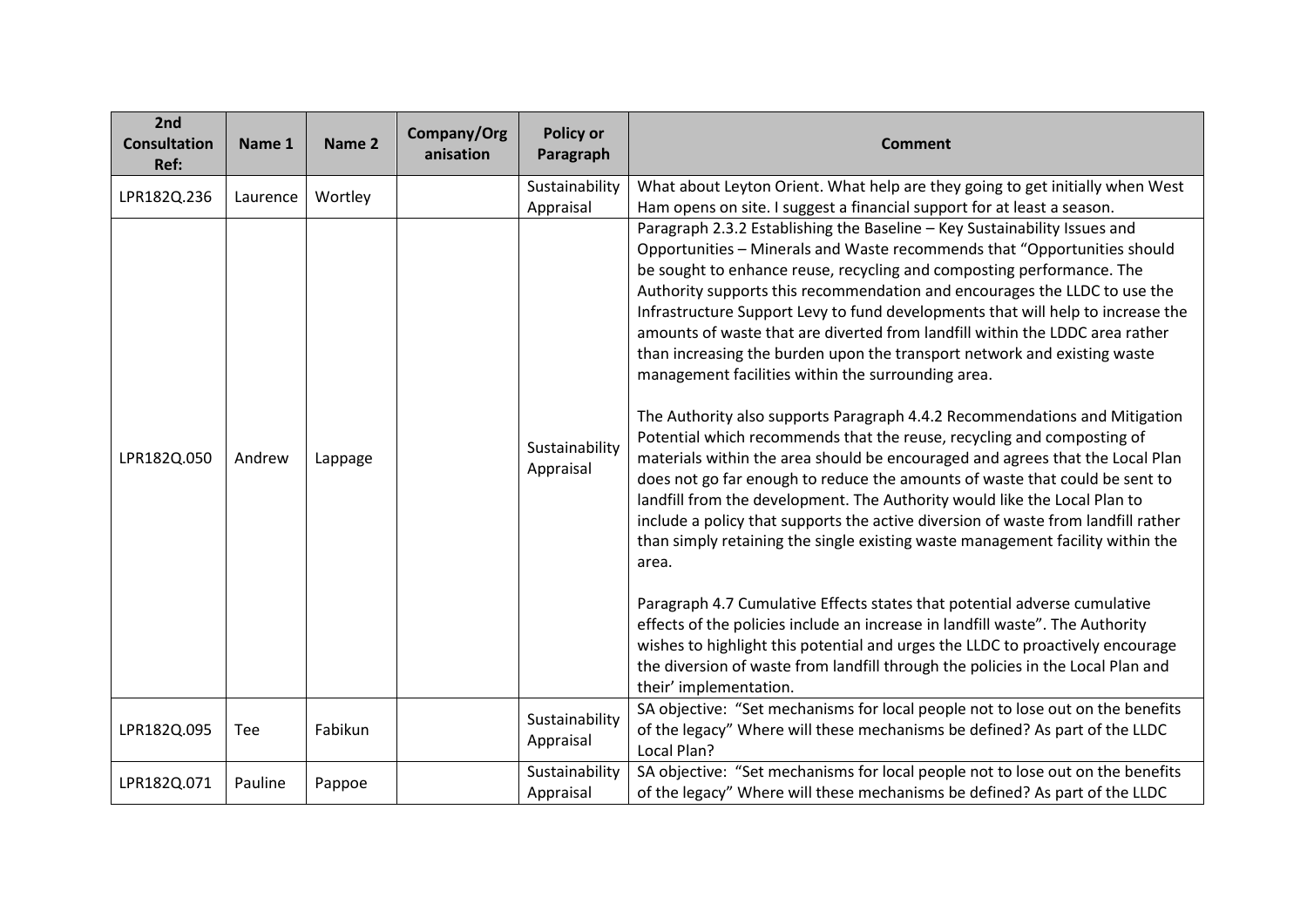|             |                 |           |                 |                             | Local Plan?                                                                                                                                                                                                                                                                                                                                                                                                                                                                                                                               |
|-------------|-----------------|-----------|-----------------|-----------------------------|-------------------------------------------------------------------------------------------------------------------------------------------------------------------------------------------------------------------------------------------------------------------------------------------------------------------------------------------------------------------------------------------------------------------------------------------------------------------------------------------------------------------------------------------|
| LPR182Q.001 | Andrew          | Wernick   |                 | Sustainability<br>Appraisal | Retention of the post war housing on the Carpenters Estate is more sustainable<br>than demolition and redevelopment. The look of the whole area can be lifted by<br>high quality landscaping.                                                                                                                                                                                                                                                                                                                                             |
| LPR182Q.005 | Michael         | Spinks    |                 | Sustainability<br>Appraisal | Residents saw their environment poisoned and buisness owners had their<br>businesses both put at risk unnecessarily and suffered in many cases significant<br>financial damage from which they are still trying to recover from, it would be a<br>step forward and an indication of some honesty.                                                                                                                                                                                                                                         |
| LPR182Q.006 | Sally           | Davidson  |                 | Sustainability<br>Appraisal | Community sustainability i.e. Sustaining the existing community (including<br>Travellers) should be at its heart.                                                                                                                                                                                                                                                                                                                                                                                                                         |
| LPR182Q.007 | Rosetta         | Eligon    |                 | Sustainability<br>Appraisal | Infers SME will prosper, but how and where will they be supported and<br>sustained in all these areas. Too much focus on 'retail' sector when no policies<br>in place to support                                                                                                                                                                                                                                                                                                                                                          |
| LPR182Q.014 | Fred            | Smith     |                 | Sustainability<br>Appraisal | The park fails to adequately support sustainable travel and the sustainability<br>appraisal should identify this clearly in the introduction and summary of the<br>document.                                                                                                                                                                                                                                                                                                                                                              |
| LPR182Q.019 | Quinton         | Seemann   |                 | Sustainability<br>Appraisal | The Sustainability Appraisal provides a good case for providing safe cycling<br>provision (health, congestion, environment, existing levels of cycling in<br>Hackney), however this has been ignored in the Local Document Consultation<br>Document.                                                                                                                                                                                                                                                                                      |
| LPR182Q.032 | Roger           | Squires   |                 | Sustainability<br>Appraisal | Objectives of the Plan (esp. 13) cannot be met due to the inability to use the<br>waterways as current for frieght or transport use. In consequence, the use of<br>environmentally friendly water transport facilities will not be met in a<br>sustainable way.                                                                                                                                                                                                                                                                           |
| LPR182Q.119 | <b>Nicholas</b> | Sanderson | <b>Sustrans</b> | Sustainability<br>Appraisal | Sustrans recommends the results of the Sustainability Appraisal are taken<br>forward in the Plan. Reductions in the reliance of private car use, not only<br>reduces local congestion, but if replaced with active forms of transport can<br>improve air quality, residents health and wellbeing, as well as allowing the<br>reallocation of road space to walkers and cyclists and improvements in public<br>realm. The Olympic Park is London's opportunity to build pioneering sustainable<br>infrastructure to the highest standards. |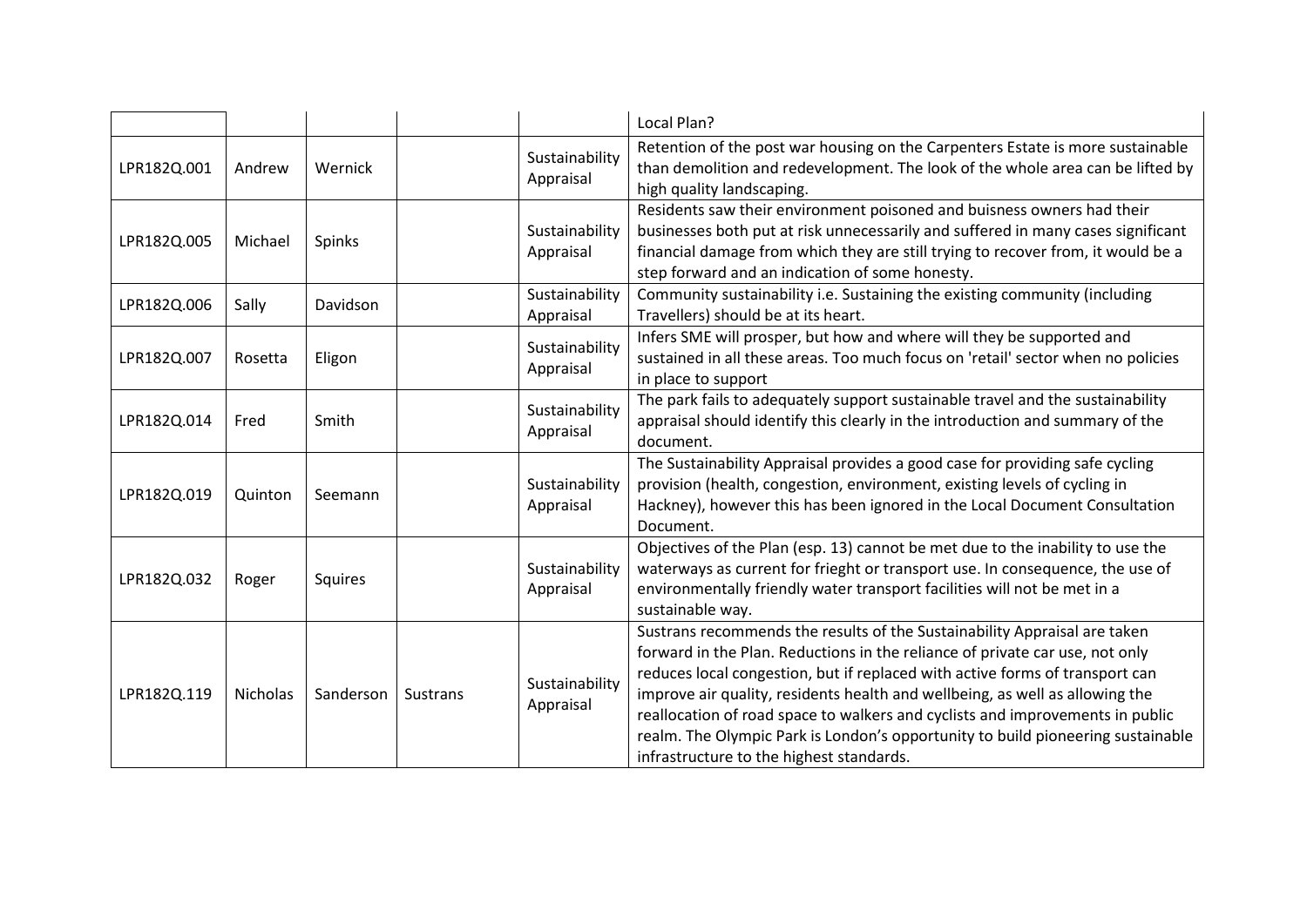| LPR182Q.138 | Piotr | Behnke | Natural<br>England | Habitats<br>Regulations<br>Assessment<br>(HRA)<br>Screening: | Habitats Regulations Assessment (HRA) Screening:<br>Natural England welcomes the recognition for further Appropriate Assessment,<br>where required under the Regulations. The section concerning in combination<br>effects upon the Lee Valley SPA/RAMSAR sites is correctly identified as an issue,<br>in respect of new residential development in the area. It is recommended that<br>an assessment of the open space provision on site being used by local residents,<br>such as through visitor surveys or monitoring numbers, over that offered by<br>adjacent sites such as Epping Forest or Walthamstow Reservoirs areas (if the<br>Walthamstow Wetlands Project goes ahead and the reservoirs end up being<br>opened up to public access) is included within the plan. We expect to be<br>consulted on the full HRA in due course when the full plan is consulted on in the<br>summer.                                                                                                                                                                                                                                                                                                                                                                                                                                                                                                                                                                                                                                                                                                                |
|-------------|-------|--------|--------------------|--------------------------------------------------------------|----------------------------------------------------------------------------------------------------------------------------------------------------------------------------------------------------------------------------------------------------------------------------------------------------------------------------------------------------------------------------------------------------------------------------------------------------------------------------------------------------------------------------------------------------------------------------------------------------------------------------------------------------------------------------------------------------------------------------------------------------------------------------------------------------------------------------------------------------------------------------------------------------------------------------------------------------------------------------------------------------------------------------------------------------------------------------------------------------------------------------------------------------------------------------------------------------------------------------------------------------------------------------------------------------------------------------------------------------------------------------------------------------------------------------------------------------------------------------------------------------------------------------------------------------------------------------------------------------------------|
| LPR182Q.138 | Piotr | Behnke | Natural<br>England | Sustainability<br>Appraisal                                  | <b>Sustainability Appraisal (SA):</b><br>The findings of the SA are broadly positive in respect of the potential for<br>enhancement and provision of new habitat within the Development<br>Corporation area. Within the objectives the main area of interest falls under<br>objective 9 - "protection and enhancement of biodiversity", which makes some<br>very positive comments around the protection and enhancement of new<br>habitat within the area along many different threads, such as promotion of the<br>enjoyment and benefits of the natural environment and the protection and<br>enhancement of wildlife corridors.<br>Objectives 12 & 13 - "To protect and enhance the quality of water features and<br>resources and reduce the risk of flooding" and "To limit and adapt to climate<br>change" are welcomed as a lever to help promote SUDS in the new<br>development coming forward in the area, this is slightly tougher for re-<br>development of existing sites however there are a variety of options that can be<br>incorporated into developments which will achieve similar goals.<br>It should be noted that, under section 2.3.2 - Establishing the baseline, that the<br>Walthamstow Marshes Site of Special Scientific Interest (SSSI) is also a Natura<br>2000 (N2K) site, with Special Protection Area (SPA) and Ramsar designation<br>sitting atop the national SSSI designation. This should be correctly identified, in<br>order that errors in the understanding of impacts (In combination effects on<br>N2K sites for instance) can be properly understood and avoided. |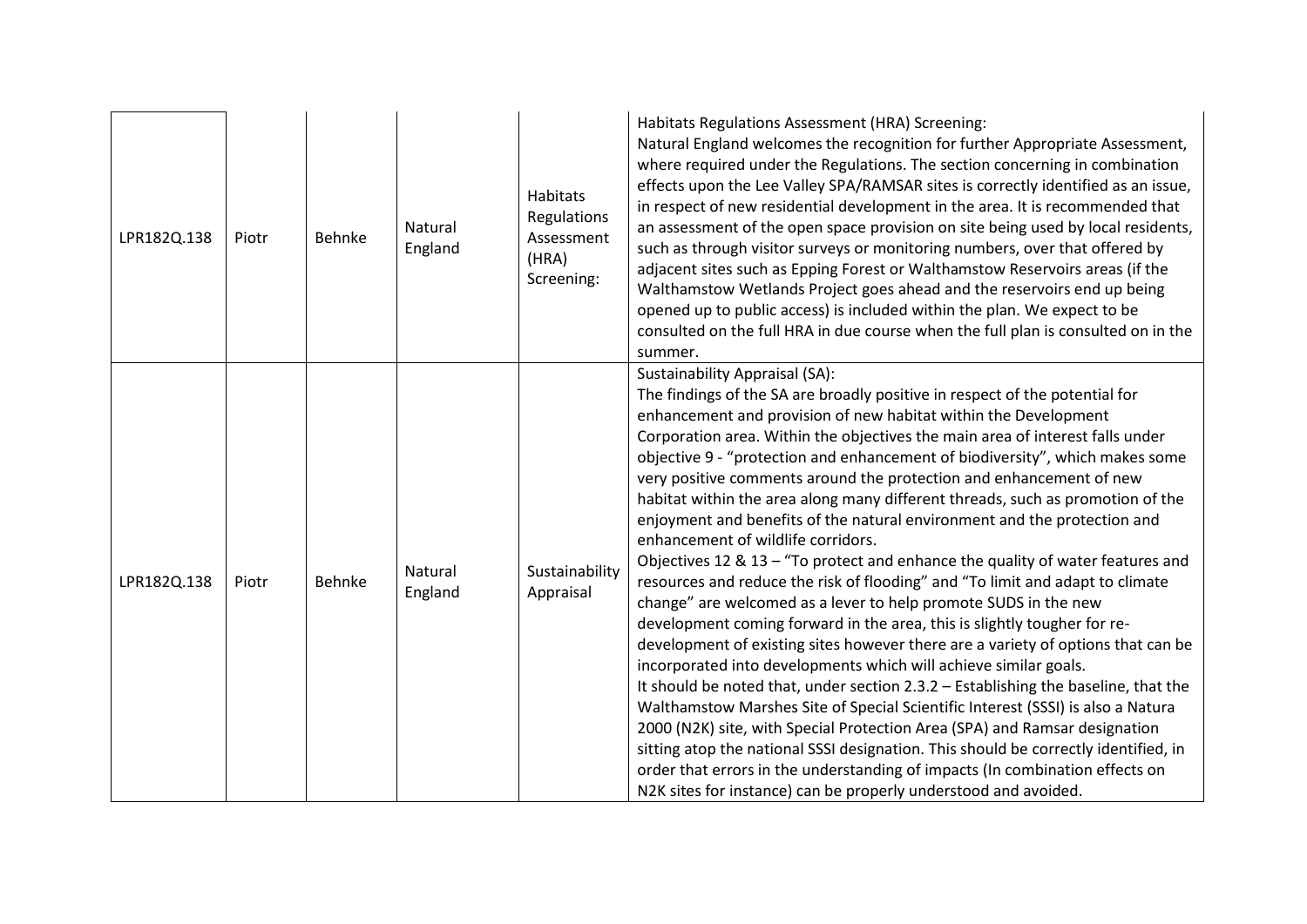|  |  |  | In section 4.3.2 - Recommendations and Mitigation Potential, there are two<br>points specifically made which appear not to be as robust in the latest version of<br>the Local Plan. The second point doesn't fully appear to be obviously addressed<br>with a policy however this does fall partly within Policy NE 6<br>Land Quality and Contaminated Land, however this is only a slight link and<br>should really be covered with its own policy or included within one in Section 5<br>or 6 (Business Economy & Employment and Housing) of the Local Plan, thus<br>clarifying and strengthening this issue.<br>Within section 4.4.1 Sustainability Comments contains a number of suggestions,<br>for instance with regard to GI being supplemented with cycle routes throughout<br>the plan area, creating green corridors linking the various areas already created<br>with new development outside the Queen Elizabeth Olympic Park area.<br>Lastly the various recommendations made in section 4.4.2 are in part<br>incorporated into the latest iteration of the plan, such as Policy T.9 The<br>Transport Function of the Waterways, which does make<br>reference to the uses of the waterways however, ensuring that this does not<br>compromise the biodiversity present and the potential to improve upon it<br>should be added in.<br>Section 4.5.2 within the Sub Areas assessment is welcomed as this highlights<br>what could be done within the Sub Areas that make up the Plan Area as a |
|--|--|--|------------------------------------------------------------------------------------------------------------------------------------------------------------------------------------------------------------------------------------------------------------------------------------------------------------------------------------------------------------------------------------------------------------------------------------------------------------------------------------------------------------------------------------------------------------------------------------------------------------------------------------------------------------------------------------------------------------------------------------------------------------------------------------------------------------------------------------------------------------------------------------------------------------------------------------------------------------------------------------------------------------------------------------------------------------------------------------------------------------------------------------------------------------------------------------------------------------------------------------------------------------------------------------------------------------------------------------------------------------------------------------------------------------------------------------------------------------------------------------------------------------|
|  |  |  |                                                                                                                                                                                                                                                                                                                                                                                                                                                                                                                                                                                                                                                                                                                                                                                                                                                                                                                                                                                                                                                                                                                                                                                                                                                                                                                                                                                                                                                                                                            |
|  |  |  | whole. The comments are generally in line with the Plan however, they also                                                                                                                                                                                                                                                                                                                                                                                                                                                                                                                                                                                                                                                                                                                                                                                                                                                                                                                                                                                                                                                                                                                                                                                                                                                                                                                                                                                                                                 |
|  |  |  | make mention of Area specific amendments that would help to achieve a more                                                                                                                                                                                                                                                                                                                                                                                                                                                                                                                                                                                                                                                                                                                                                                                                                                                                                                                                                                                                                                                                                                                                                                                                                                                                                                                                                                                                                                 |
|  |  |  | sustainable Plan looking forward and should be included in the final Plan version                                                                                                                                                                                                                                                                                                                                                                                                                                                                                                                                                                                                                                                                                                                                                                                                                                                                                                                                                                                                                                                                                                                                                                                                                                                                                                                                                                                                                          |
|  |  |  | if at all possible.                                                                                                                                                                                                                                                                                                                                                                                                                                                                                                                                                                                                                                                                                                                                                                                                                                                                                                                                                                                                                                                                                                                                                                                                                                                                                                                                                                                                                                                                                        |
|  |  |  | Within the long term monitoring regime the indicators chosen in section 5.3<br>Proposed Monitoring Network in Table 5.1 are welcomed and an additional                                                                                                                                                                                                                                                                                                                                                                                                                                                                                                                                                                                                                                                                                                                                                                                                                                                                                                                                                                                                                                                                                                                                                                                                                                                                                                                                                     |
|  |  |  | resource to use for establishing whether the area is being used by people would                                                                                                                                                                                                                                                                                                                                                                                                                                                                                                                                                                                                                                                                                                                                                                                                                                                                                                                                                                                                                                                                                                                                                                                                                                                                                                                                                                                                                            |
|  |  |  | be Measuring Engagement with the Natural Environment (MENE) which was                                                                                                                                                                                                                                                                                                                                                                                                                                                                                                                                                                                                                                                                                                                                                                                                                                                                                                                                                                                                                                                                                                                                                                                                                                                                                                                                                                                                                                      |
|  |  |  | mentioned in the previous correspondence however doesn't appear within the                                                                                                                                                                                                                                                                                                                                                                                                                                                                                                                                                                                                                                                                                                                                                                                                                                                                                                                                                                                                                                                                                                                                                                                                                                                                                                                                                                                                                                 |
|  |  |  | documents as they stand.                                                                                                                                                                                                                                                                                                                                                                                                                                                                                                                                                                                                                                                                                                                                                                                                                                                                                                                                                                                                                                                                                                                                                                                                                                                                                                                                                                                                                                                                                   |
|  |  |  | We would be happy to comment further should the need arise but if in the                                                                                                                                                                                                                                                                                                                                                                                                                                                                                                                                                                                                                                                                                                                                                                                                                                                                                                                                                                                                                                                                                                                                                                                                                                                                                                                                                                                                                                   |
|  |  |  | meantime you have any queries please do not hesitate to contact us.                                                                                                                                                                                                                                                                                                                                                                                                                                                                                                                                                                                                                                                                                                                                                                                                                                                                                                                                                                                                                                                                                                                                                                                                                                                                                                                                                                                                                                        |
|  |  |  | For any queries relating to the specific advice in this letter only please contact                                                                                                                                                                                                                                                                                                                                                                                                                                                                                                                                                                                                                                                                                                                                                                                                                                                                                                                                                                                                                                                                                                                                                                                                                                                                                                                                                                                                                         |